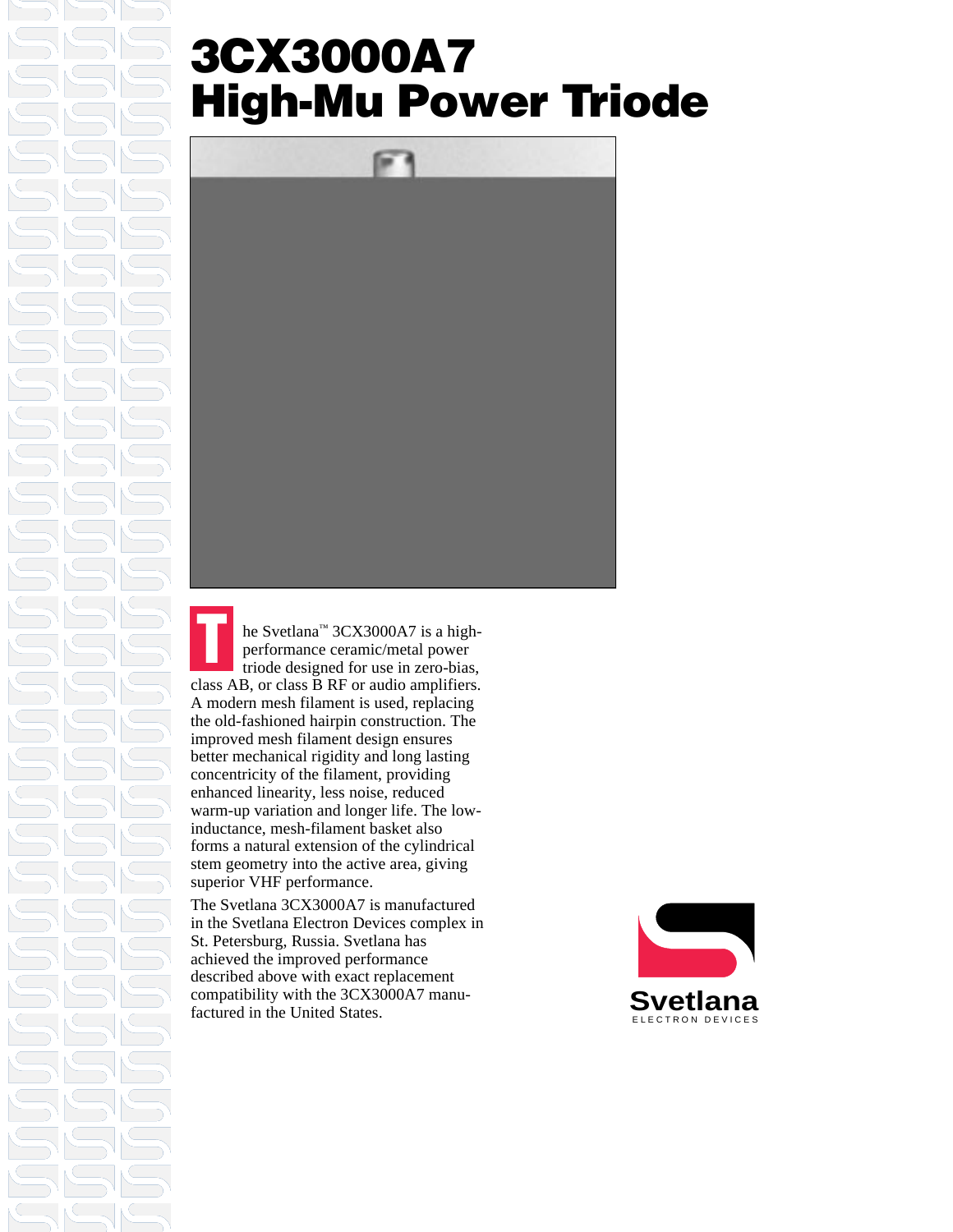## **Svetlana 3CX3000A7**

#### **General Characteristics**  $E$ lectrical

| Electrical                                              |                         |                       |  |
|---------------------------------------------------------|-------------------------|-----------------------|--|
| Filament                                                | Thoriated-tungsten mesh |                       |  |
| Voltage                                                 | $7.50 \pm 0.37$         | V                     |  |
| Current $@$ 7.50V                                       | 51.5                    | А                     |  |
| Amplification factor (average)                          | 160                     |                       |  |
| Direct interelectrode capacitances (grounded grid):     |                         |                       |  |
| Input                                                   | 38.0                    | pF                    |  |
| Output                                                  | 24.0                    | рF                    |  |
| Feedback                                                | 0.6                     | pF                    |  |
| Direct interelectrode capacitances (grounded filament): |                         |                       |  |
| <b>Input</b>                                            | 38.0                    | рF                    |  |
| Output                                                  | 0.6                     | pF                    |  |
| Feedback                                                | 24.0                    | рF                    |  |
| Maximum frequency for full ratings (CW)                 | 110                     | <b>MHz</b>            |  |
| <b>Mechanical</b>                                       |                         |                       |  |
| Cooling                                                 |                         | Forced air            |  |
| Base                                                    |                         | Coaxial               |  |
| Socketing                                               | Via spring collets      |                       |  |
| Operating position Vertical, Base up or down            |                         |                       |  |
| Maximum operating temperature                           | $250^\circ$             | C                     |  |
| Maximum dimensions:                                     |                         |                       |  |
| Length                                                  | 228.60 mm (9.000 in.)   |                       |  |
| Diameter                                                |                         | 105.56 mm (4.156 in.) |  |
| Net weight                                              | 2.8 kg (6.2 lb)         |                       |  |

#### **Cathode-Driven Radio Frequency Linear Amplifier, Class AB,**

| Maximum Ratings                |      |             |             |      |
|--------------------------------|------|-------------|-------------|------|
| DC plate voltage               |      |             | <i>5000</i> | V    |
| DC plate current               |      |             | 2.5         | А    |
| Plate dissipation              |      |             | 4000        | W    |
| Grid dissipation               |      |             | 225         | W    |
| <b>Typical Operation</b>       |      |             |             |      |
| (Frequencies to 30MHz)         |      |             |             |      |
| Plate Voltage                  | 4000 | <i>4800</i> | <i>4800</i> | V    |
| Zero-signal plate current*     | 0.25 | 0.35        | 0.35        | А    |
| Single-tone plate current      | 2.00 | 1.68        | 2.00        | А    |
| Grid bias                      | 0    | 0           | 0           | V    |
| Single-tone grid current*      | 0.61 | 0.46        | 0.60        | А    |
| Peak driving power             | 420  | 293         | 410         | W    |
| Plate dissipation              | 2285 | 2275        | 2775        | W    |
| Single-tone plate output power | 6030 | 6000        | 7266        | W    |
| Resonant load impedance        | 1210 | 1720        | 1425        | Ohms |
| Driving impedance              | 47.5 | 50.0        | 46.3        | Ohms |
|                                |      |             |             |      |

\*Approximate values

Page 1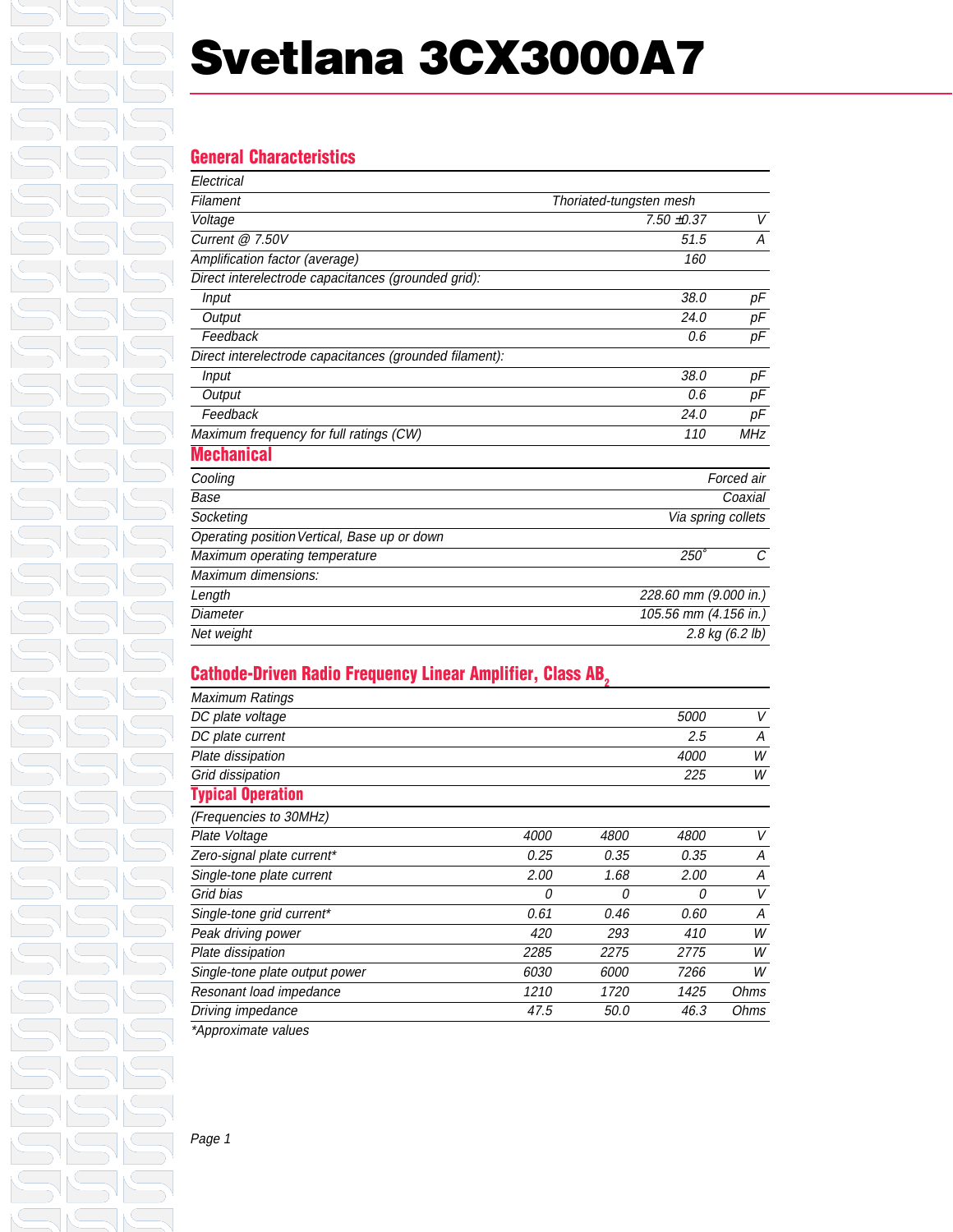# **High-Mu Power Triode**

#### **Cathode-Driven Class C RF Amplifier, CW or FM**

| <b>Maximum Ratings</b>    |       |             |   |
|---------------------------|-------|-------------|---|
| DC Plate voltage          |       | 5000        | V |
| DC Plate current          |       | 2.5         | A |
| Plate dissipation         |       | 4000        | W |
| Grid dissipation          |       | 225         | W |
| <b>Typical operation</b>  |       |             |   |
| (Frequencies to 110MHz)   |       |             |   |
| Plate voltage             | 3500  | <i>4800</i> | V |
| Grid voltage              | $-50$ | -60         | V |
| Plate current             | 1.30  | 1.54        | Α |
| Grid current*             | 0.42  | 0.48        | Α |
| Peak RF cathode voltage*  | 220   | 267         | V |
| Calculated driving power* | 310   | 435         | W |
| Plate dissipation         | 985   | 1480        | W |
| Useful output power       | 3300  | <i>5500</i> | W |
|                           |       |             |   |

#### **Audio Frequency Amplifier or Modulator, Class AB, Grid Driven**

| Maximum Ratings (per tube)                                |             |      |
|-----------------------------------------------------------|-------------|------|
| DC plate voltage                                          | <i>5000</i> | V    |
| DC plate current                                          | 2.5         | A    |
| Plate dissipation                                         | <i>3000</i> | W    |
| Grid dissipation                                          | 225         | W    |
| <b>Typical Operation (two tubes, sinusoidal waveform)</b> |             |      |
| Plate voltage                                             | <i>4000</i> | V    |
| Zero-signal plate current*                                | 0.50        | А    |
| Maximum-signal plate current                              | 3.58        | А    |
| Maximum-signal grid current*                              | 0.58        | А    |
| Peak AF grid voltage**                                    | 190         | V    |
| Peak driving power                                        | 115         | W    |
| Maximum-signal plate dissipation                          | 1850        | W    |
| Plate output power                                        | 10,500      | W    |
| Load resistance (plate-to-plate)                          |             | Ohms |
| *Approximate values<br>**Per tube                         |             |      |

Page 2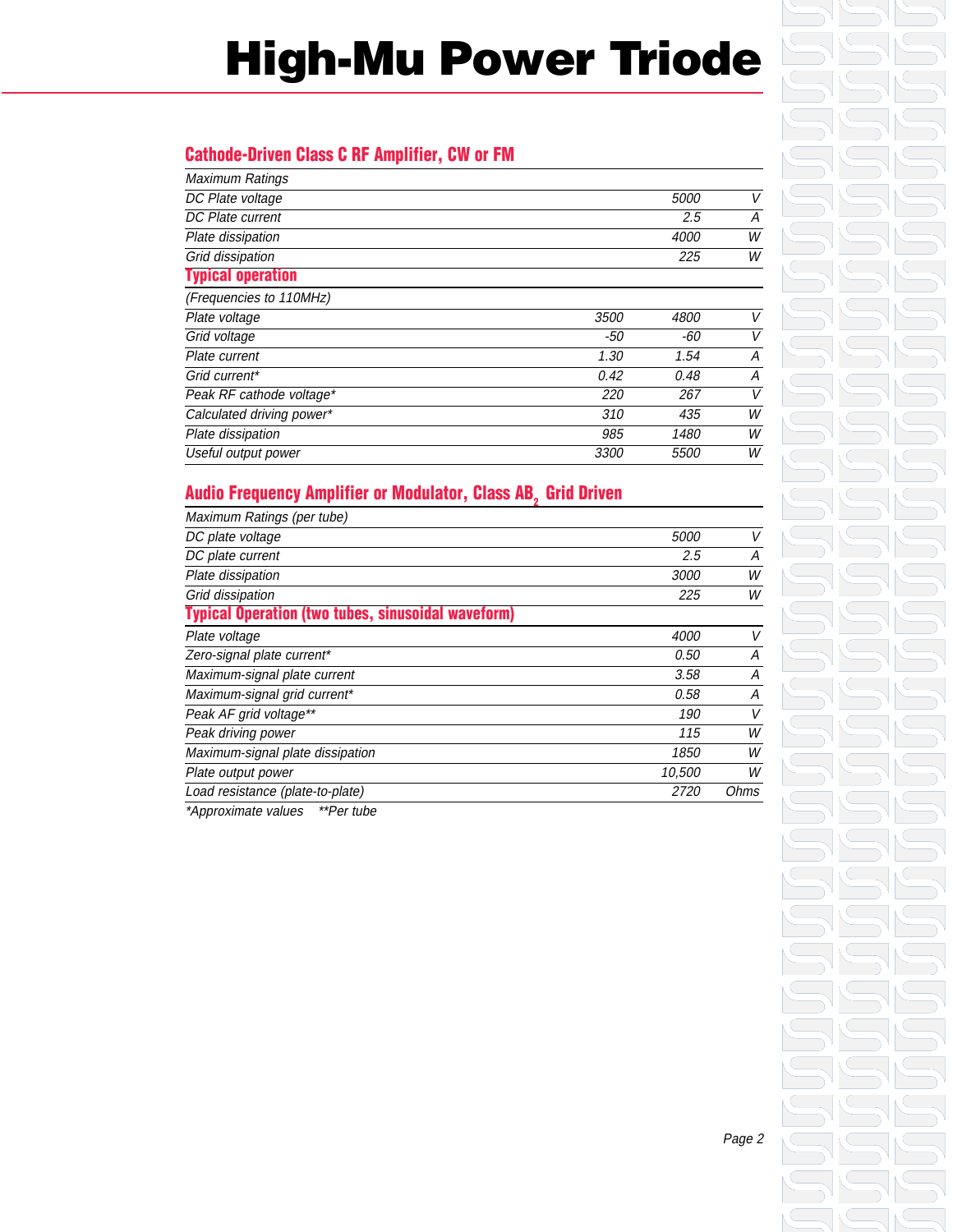## **Svetlana 3CX3000A7**

#### **Range Values for Equipment Design**

|                                                            | Min.        | Max.  |    |
|------------------------------------------------------------|-------------|-------|----|
| Filament current at 7.5V                                   | 48.0        | 54.0  | А  |
| Interelectrode capacitances (Grounded-Grid Connection)     |             |       |    |
| Input                                                      | 30.0        | 45.0  | рF |
| Output                                                     | <i>20.0</i> | 28.0  | рF |
| Feedback                                                   |             | 1.0   | рF |
| Interelectrode capacitances (Grounded-Filament Connection) |             |       |    |
| Input                                                      | 30.0        | 45.0  | рF |
| Output                                                     |             | 1.0   | рF |
| Feedback                                                   | 20.0        | 28.0  | рF |
| Zero-Bias plate current ( $E_h$ = 5000V)                   | 0.36        | 0.52  | А  |
| Cut-off bias ( $E_b = 5000V$ , $I_b = 1.0$ mA)             |             | $-45$ | V  |

#### **Svetlana 3CX3000A7 Outline Drawing**





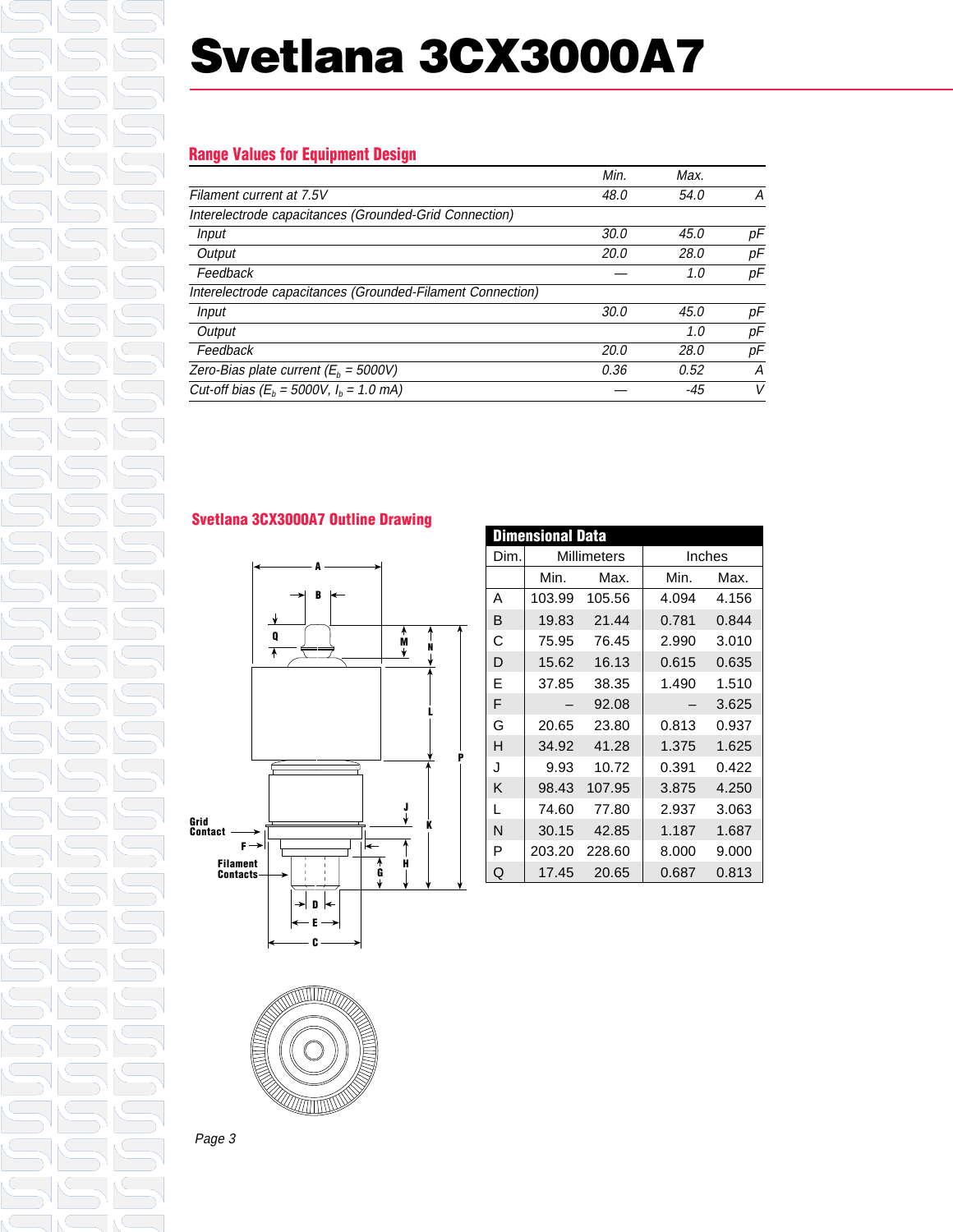# **High-Mu Power Triode**

#### **Electrical Application**

**Filament Operation** The rated filament voltage for the 3CX3000A7 is 7.50 volts. Filament voltage, as measured at the filament collets, should be maintained within 5% of this value to obtain maximum tube life.

**Input Circuit** A resonant tank circuit is recommended for grounded-grid operation. In a single-ended circuit the loaded "Q" should be at least 3. This technique increases linearity and output power.

#### **Mechanical Application**

**Mounting** The 3CX3000A7 must be mounted with its axis vertical. The base of the tube may be up or down.

**Filament Connections** The Svetlana 3CX3000A7 filament connections require spring collets designed for a contact surface temperature of 250˚ C and with adequate symmetrical contact surface area for the filament and RF current.

**Cooling** Sufficient forced-air circulation must be provided to keep the temperature of the anode core and the temperatures of the ceramic/metal seals below 250˚C. Airflow requirements to maintain these temperatures below 225˚C with an inlet-air temperature of 40˚C are tabulated. At frequencies above 30 MHz or at higher inlet-air temperatures, more airflow will be required.

| <b>Base-to-Anode Air Flow</b> |                 |                                  |                        |                                  |  |
|-------------------------------|-----------------|----------------------------------|------------------------|----------------------------------|--|
| $\star$                       | Sea Level       |                                  | 5000 Feet              |                                  |  |
| Anode<br>Dissipation<br>Watts | Air Flow<br>CFM | Pressure Drop<br>Inches of Water | Air Flow<br><b>CFM</b> | Pressure Drop<br>Inches of Water |  |
| 2500                          | 36              | 0.60                             | 43                     | .72                              |  |
| 4000                          | 67              | 1.20                             | 80                     | 1.45                             |  |

| <b>Anode-to-Base Air Flow<sup>1</sup></b> |                        |                                  |                 |                                  |
|-------------------------------------------|------------------------|----------------------------------|-----------------|----------------------------------|
| ÷                                         | Sea Level              |                                  |                 | 5000 Feet                        |
| Anode<br><b>Dissipation</b><br>Watts      | Air Flow<br><b>CFM</b> | Pressure Drop<br>Inches of Water | Air Flow<br>CFM | Pressure Drop<br>Inches of Water |
| 2500<br>4000                              | 42<br>84               | 0.70<br>1.70                     | 50<br>100       | 0.84<br>2.00                     |

\* *Because the power dissipated by the filament represents about 385 watts and because grid dissipation can, under some conditions, represent another 225 watts, allowance has been made in preparing this tabulation for an additional 610 watts.*

<sup>1</sup> When air is supplied in the anode-to-base direction, a minimum of 3 cfm must be *directed into the filament-stem structure between the inner and outer filament terminals to maintain the base seals below 250˚ C. A separate air system is not required with base-to-anode airflow.*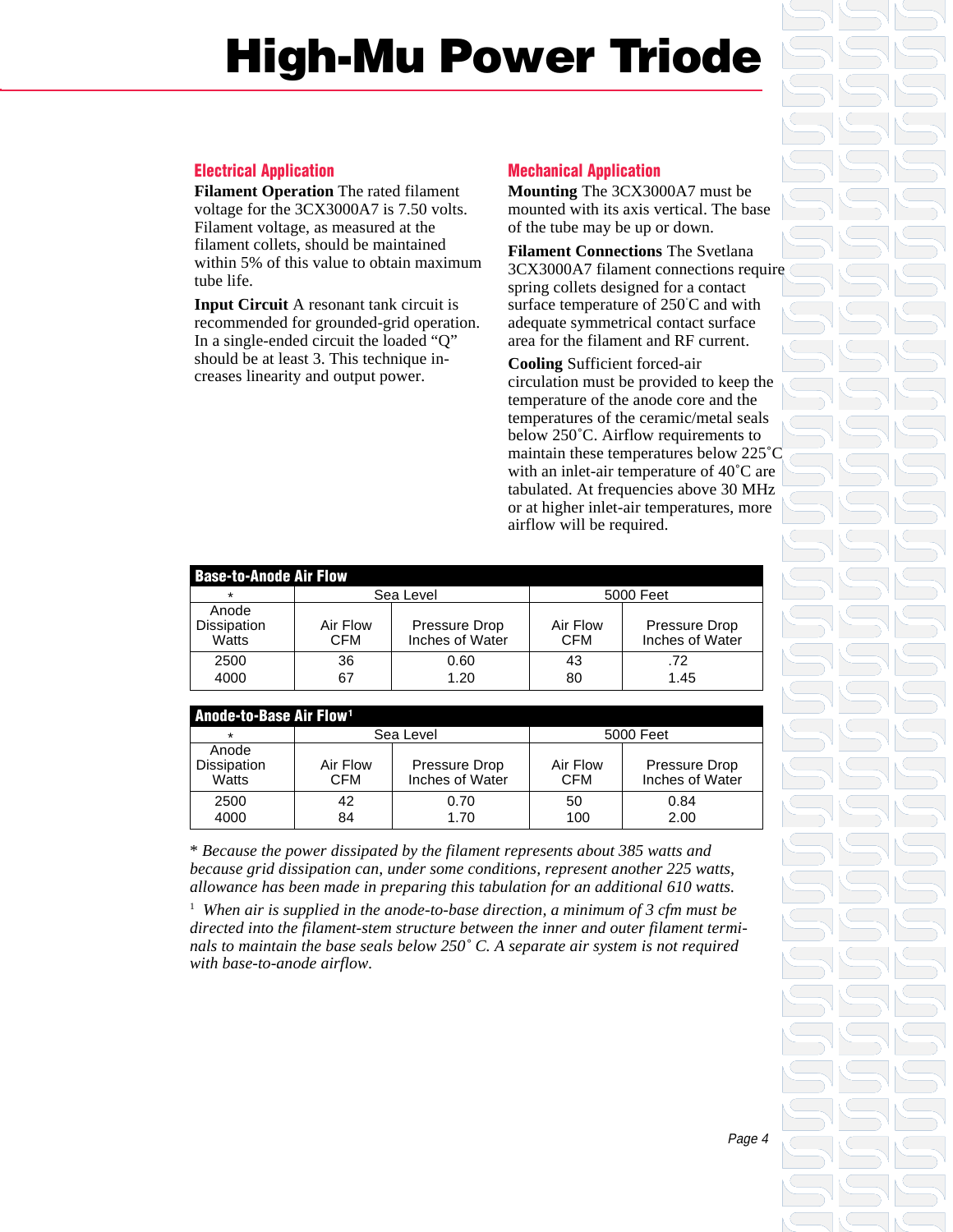### **Svetlana 3CX3000A7**